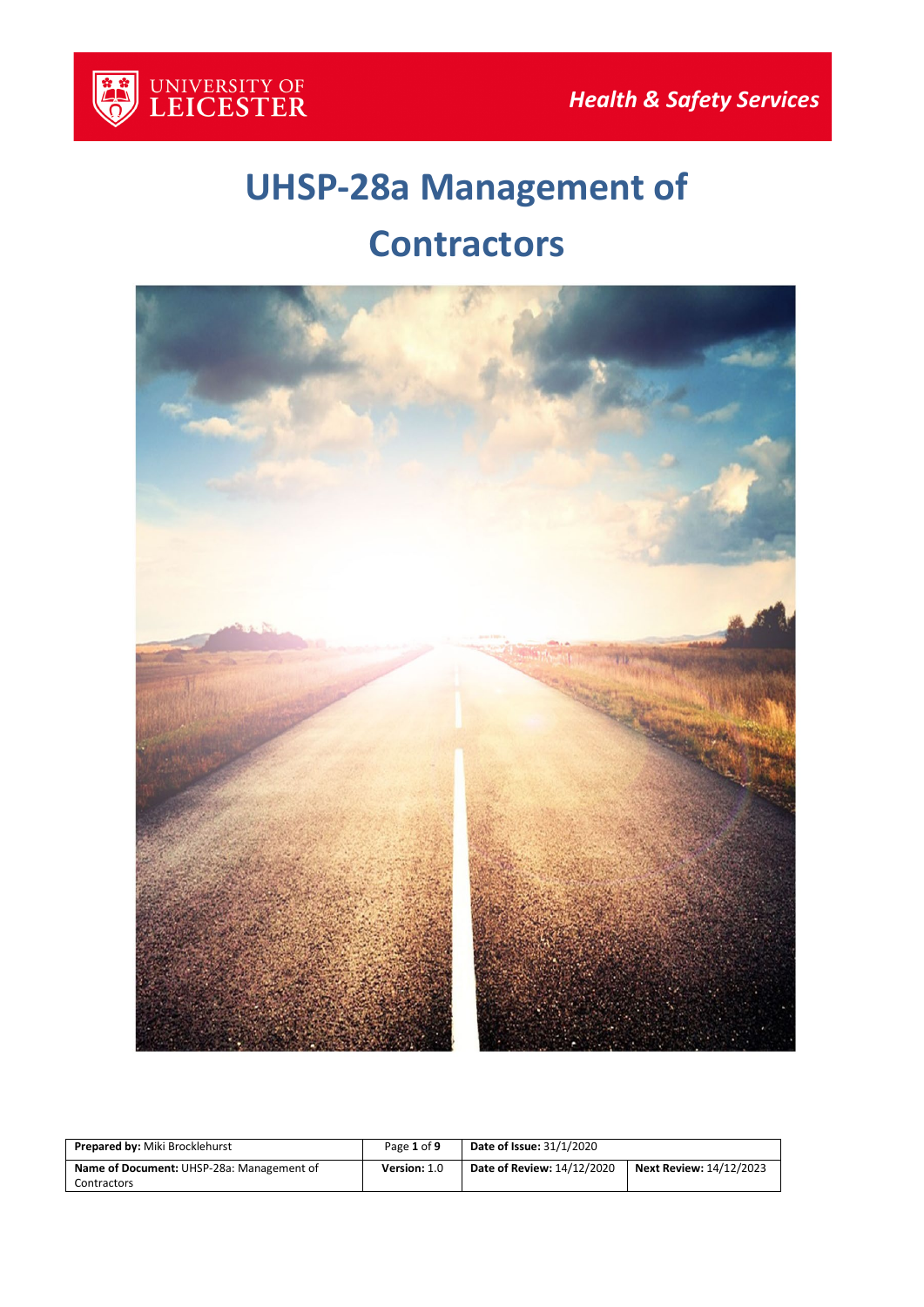

# **1.Objective**

The University of Leicester will take all reasonable steps necessary to ensure that the risks associated with the use of contractors are as low as is reasonably practicable, complying with:

- The Health and Safety at Work etc Act 1974
- The Management of Health and Safety at Work Regulations 1999
- Construction (Design and Management) (CDM) Regulations 2015
- The Workplace (Health, Safety and Welfare) Regulations 1992

# **2. Scope**

The University will take all reasonable steps to ensure that only competent contractors are procured for employment and work in such a way as not to endanger our students, employees, temporary workers, members of the public, themselves and/or the environment.

This procedure applies to all University sites and offsite activities under its controls and no work shall be subcontracted without the express permission from the person in control of works. All work involving any Contractors must be managed at all times.

Under the CDM Regulations (2015) it will be the responsibility of the Principal Contractor to follow their own processes for other specialist contractors carrying out work on their behalf. Any contractors involved in the Construction, Maintenance, Installation and Repair on University sites or under their undertaking must adhere to EHSG-001 General Code of Safe Practice for Construction, Maintenance, Installation and Repair.

# **3. Definitions**

**Client.** Anyone who has contracted, or construction work carried out for them. The main duty for clients is to make sure their project is suitably managed, ensuring the health and safety of all who might be affected by the work, including members of the public.

**Principal Contractor.** Under the CDM Regulations (2015) a contractor appointed by the client to manage the construction phase on projects with more than one contractor

**Contractor.** An individual or business in charge of carrying out the supply of goods and services or engaging in construction work (e.g. building, altering, maintaining or demolishing).

**Sub-Contractor.** A subcontractor is an individual or in many cases another business that signs a contract to perform part or all of the obligations of another's contract.

**Worker.** An individual who actually carries out the work involved in building, altering, maintaining or demolishing buildings or structures. Workers include; plumbers, electricians, scaffolders, painters, decorators, steel erectors and labourers, as well as supervisors like foremen and charge hands.

| <b>Prepared by: Miki Brocklehurst</b>     | Page 2 of 9  | <b>Date of Issue: 31/1/2020</b> |                                |
|-------------------------------------------|--------------|---------------------------------|--------------------------------|
| Name of Document: UHSP-28a: Management of | Version: 1.0 | Date of Review: 14/12/2020      | <b>Next Review: 14/12/2023</b> |
| Contractors                               |              |                                 |                                |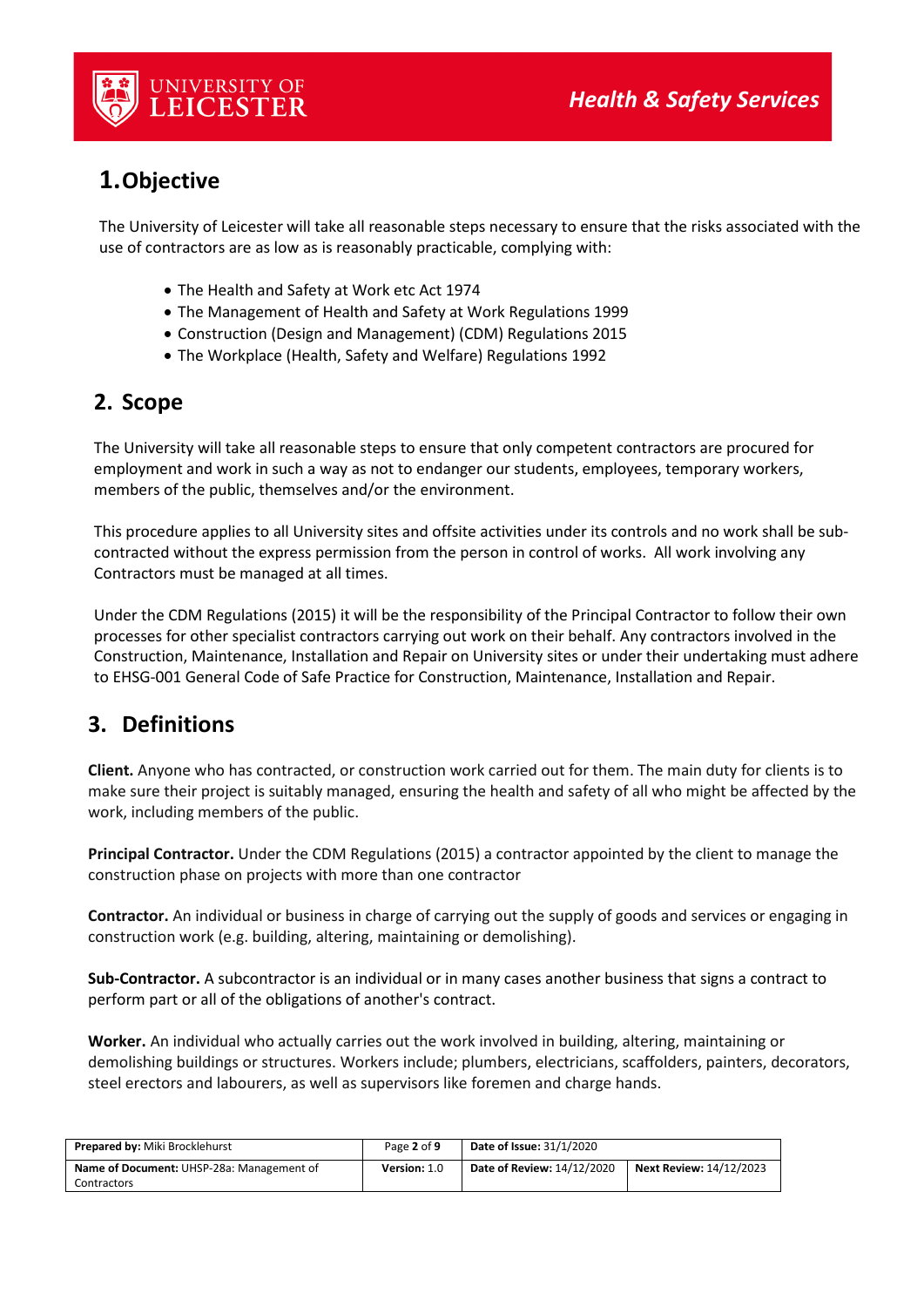

**Contractor management.** Is the managing of outsourced work performed for an individual or organisation. Contractor management implements a system (**such** as RESET) that manages contractors, their safety information, insurance information, training programs and specific documents that pertain to the contractor and the owner client.

**Person in charge of contractors.** Any person from the University directly engaged with the supply of goods and services from contractors and contractor management. Examples include, but are not limited to, Authorised Engineers, Project Managers, Appointed Persons, Reactive Maintenance, Heads of Colleges/Departments, and asset managers.

**Reset.** A scheme to verify contractor competence that the University has chosen to implement. Contractors working for Estates and Digital Services (EDS) must use Reset [Compliance System.](https://www.rcscard.co.uk/)

**Risk Assessment and Method Statements (RAMS).** A systematic process of evaluating the potential risks that may be involved in a projected activity or undertaking and details a stepwise methodology in the way a work task or process is to be completed safely.

**Pre-Qualification Questionnaire (PQQ) (Sometimes known as Selection Questionnaire (SQ)** sets out a series of questions for potential tenderers to answer regarding their level of experience, capacity and financial standing. Short-listed suppliers may then be invited to tender for the contract. For EDS contractors, the PQQ is within the Reset [Compliance System.](https://www.rcscard.co.uk/)

## **4.Responsibilities**

**The Executive Board.** Demonstrate safety leadership and provide appropriate support to ensure that these procedures are followed, including provision of adequate resources.

## **Heads of Schools, Departments or Corporate Service Divisions**

Demonstrate safety leadership and ensure the implementation of these procedures within their areas of responsibility.

**Health and Safety Services.** Will provide guidance on implementation of this procedure, monitor compliance and ensure that this process is reviewed regularly, following an incident/investigation or after any significant changes.

**Person in charge of contractors (Project manager, consultant, compliance officer).** Ensures that they are both familiar with this procedure and that they are working to the current issue of the University's code of practice for contractors. In addition, they shall:

- Ensure all their employees are made aware of this procedure and receive sufficient information, instruction and training to ensure that their staff follow the process described within this document and that of any contractors
- Take steps to establish that contractors are competent and ensure the contractor's safety arrangements are suitable and sufficient. This may include reviewing their safety documentation, insurances, risk

| <b>Prepared by: Miki Brocklehurst</b>     | Page 3 of 9  | <b>Date of Issue: 31/1/2020</b> |                                |
|-------------------------------------------|--------------|---------------------------------|--------------------------------|
| Name of Document: UHSP-28a: Management of | Version: 1.0 | Date of Review: 14/12/2020      | <b>Next Review: 14/12/2023</b> |
| Contractors                               |              |                                 |                                |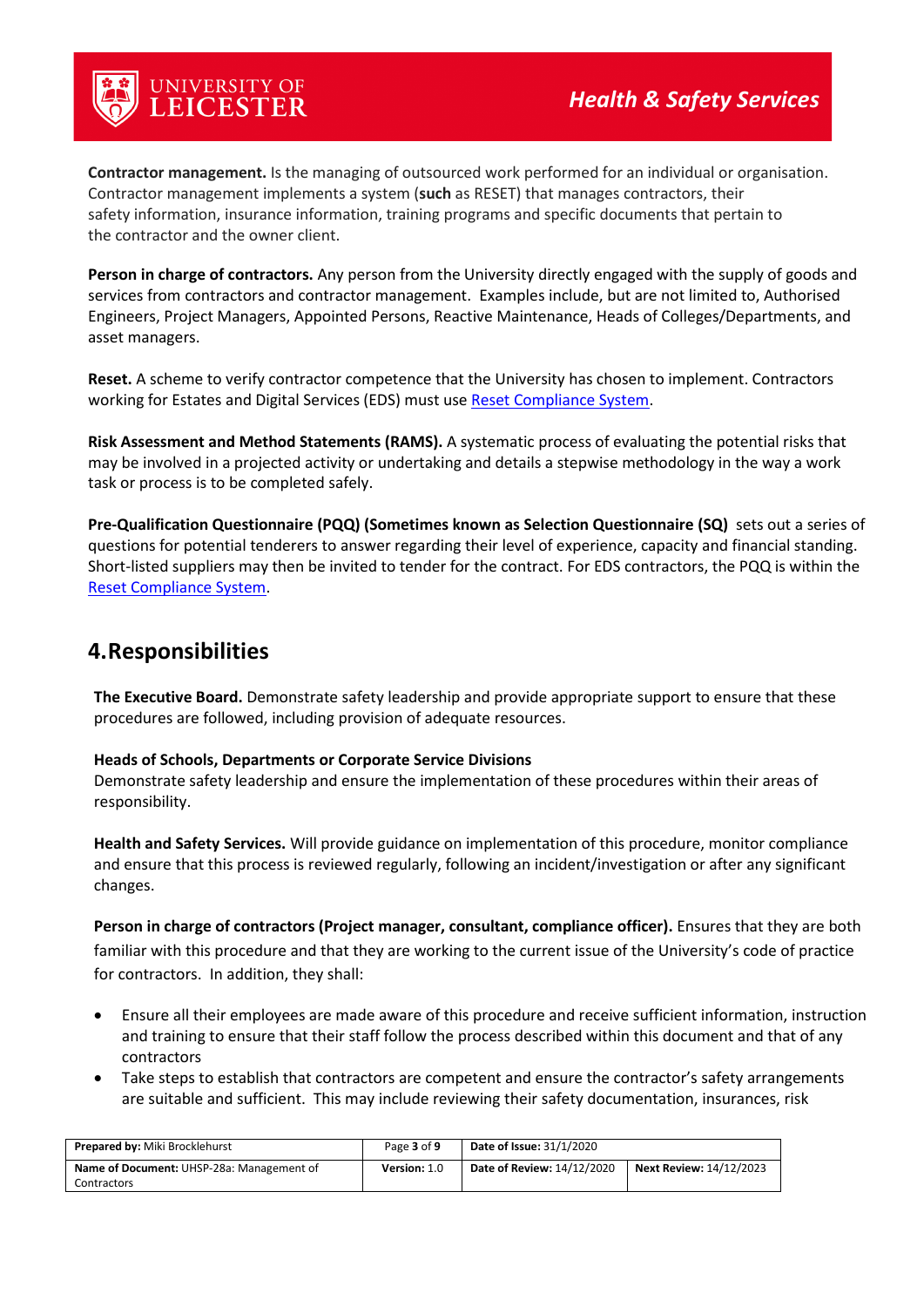

assessments, method statements, and training records (this may be informed by the PQQ/SQ). For EDS contractors this must be managed through the RESET Compliance System.

- Ensure appropriate management of contractors and supervision
- Establish effective communication and carry out periodic monitoring
- Conduct site induction for contractors

UNIVERSITY OF<br>**LEICESTER** 

- Carry out regular site inspections or checks on their contractors' work.
- Cooperate with Health and Safety Services carrying out audits.

**Principal Contractor.** In addition to overseeing a contracted work, plan, manage, monitor and coordinate any aspects related to health and safety

**Contractor.** Plan, manage and monitor the provision and supply of goods and services. Contractors work under the control of the principal contractor on projects with more than one contractor.

**Employees.** All University staff are required to cooperate in the implementation of these procedures and follow any rules implemented by their departments to control the risk. Report any unsafe practices or concerns regarding contractor to their line manager or Health and Safety Services.

## **5.Procedure**

#### **5.1 Planning**

All works involving Contractors will be properly planned. The work may either be required as part of a large scheme or temporary structure, and or be reactive in nature. In that capacity the following shall be completed:

- For construction works not under control of principal contractor on a closed site and arranged by EDS, use of the [Reset Compliance](https://www.rcscard.co.uk/) Scheme will be mandatory
- All Contractors will submit RAMS for the activities they are to carry out, in advance of the work or services so that they can be approved
- Contractors can use the University Reset System whereby RAMS, and Construction Phase Plans where applicable, can be uploaded and checked by the person(s) in charge of the works
- When a principal contractor is engaged on the works, it will fall to them to appraise the RAMS from their contractors prior to work

#### **5.2 Preparation**

The person in charge of engaging with contractors shall consider, in advance, all services or works, health, safety and environmental requirements, suitability and competence to ensure contractor activities are completed in a safe manner. They must minimise any residual hazards or risks and assist the Contractor in producing suitable and sufficient RAMS.

#### *This will include but not limited to: -*

| <b>Prepared by: Miki Brocklehurst</b>     | Page 4 of 9  | <b>Date of Issue: 31/1/2020</b> |                                |
|-------------------------------------------|--------------|---------------------------------|--------------------------------|
| Name of Document: UHSP-28a: Management of | Version: 1.0 | Date of Review: 14/12/2020      | <b>Next Review: 14/12/2023</b> |
| Contractors                               |              |                                 |                                |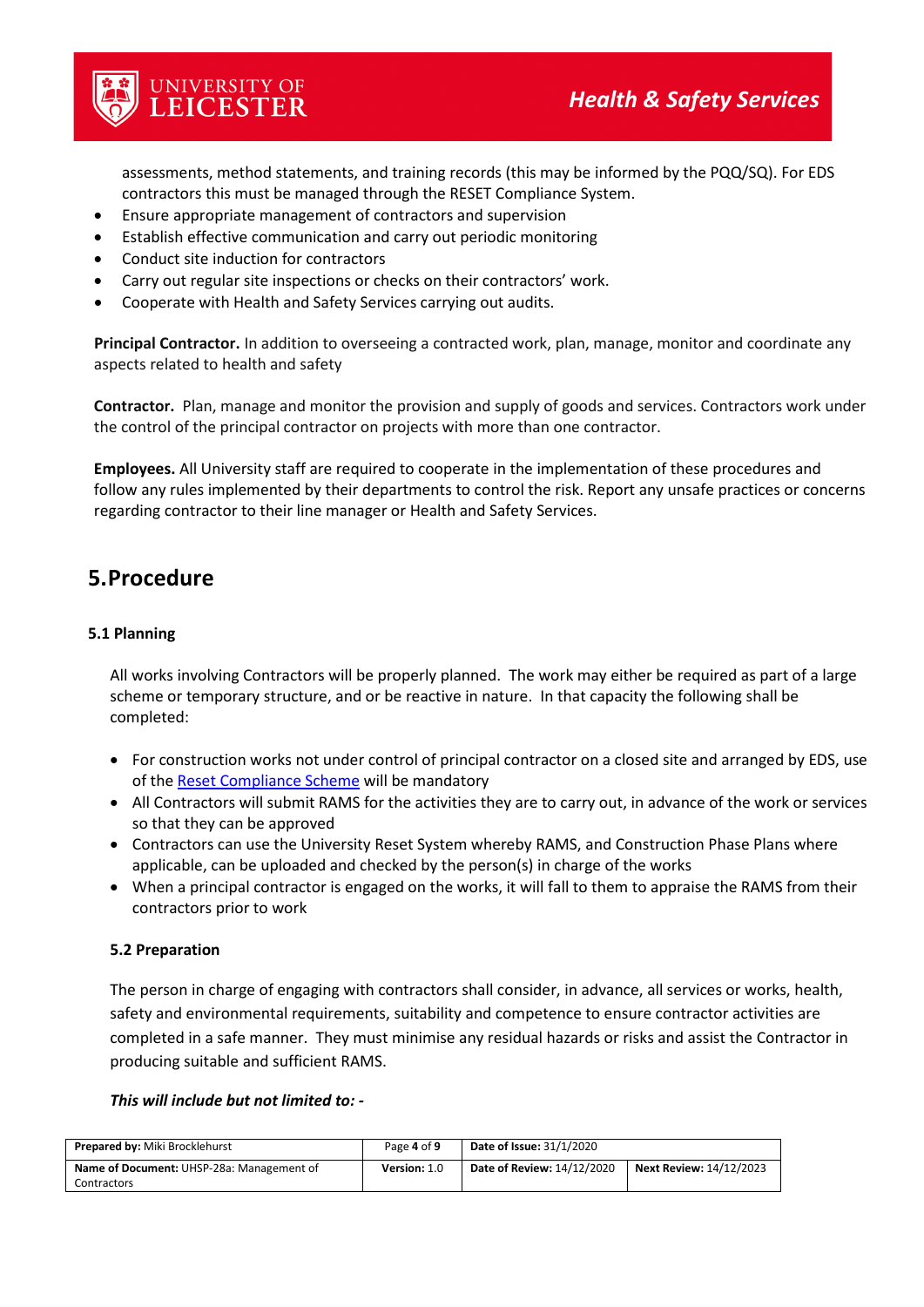- Obtain any Asbestos Surveys or Register applicable to the work area
- Obtain copies of any drawings: particularly plant schematics *in situ*, drainage plans or other layouts concerning plant within or outside properties
- Carry out a review of electrical, mechanical and gas systems isolation points, valves and other safety circuits that may affect the work (if applicable)
- Provide adequate access and egress into the work area, including adequate lighting levels, roof or void access.
- Provide information on where to go and where not to go
- Detail any potential confined spaces
- Permits required for the work

UNIVERSITY OF **LEICESTER** 

- Loading and unloading of vehicles
- Storage of materials
- Waste material: ensuring that all skips are covered and locked where applicable, set away from the properties and fenced off with appropriate signage

NB – Work that affects the fabric of the building can only be undertaken with the prior approval of EDS. All requests for such work must be logged on the ECS (Estates and Campus Services) Service Desk

#### **5.3 Risk assessments**

Each Contractor must produce a risk assessment or assessments specifically written for the task they will undertake. This can be in their own format, but must follow the HSE's stepwise methodology and include the following details as a minimum:

- All significant hazards associated with the work activity
- Who is affected by the work and how
- Assessment of the risk
- Control measures, precautions they will apply to control the risks by following the hierarchy of controls
- Date
- Job Specific
- Location Specific

In the event the work undertaken deviates from the agreed risk assessment, the Contractor should undertake a point of work risk assessment dynamically to consider additional control measure to manage the works and inform the person in control of contractors the significant findings.

#### **5.4 Method statements**

The contractor's method statement needs to set out the sequence of activities they will be carrying out and to include the following details as a minimum:

- Company identification
- Specific address where the work is to be carried out
- The date and times the work is to be carried out, especially if this is considered out of hours
- The names of their employees to be engaged in the work

| <b>Prepared by: Miki Brocklehurst</b>     | Page 5 of 9  | <b>Date of Issue: 31/1/2020</b> |                                |
|-------------------------------------------|--------------|---------------------------------|--------------------------------|
| Name of Document: UHSP-28a: Management of | Version: 1.0 | Date of Review: 14/12/2020      | <b>Next Review: 14/12/2023</b> |
| Contractors                               |              |                                 |                                |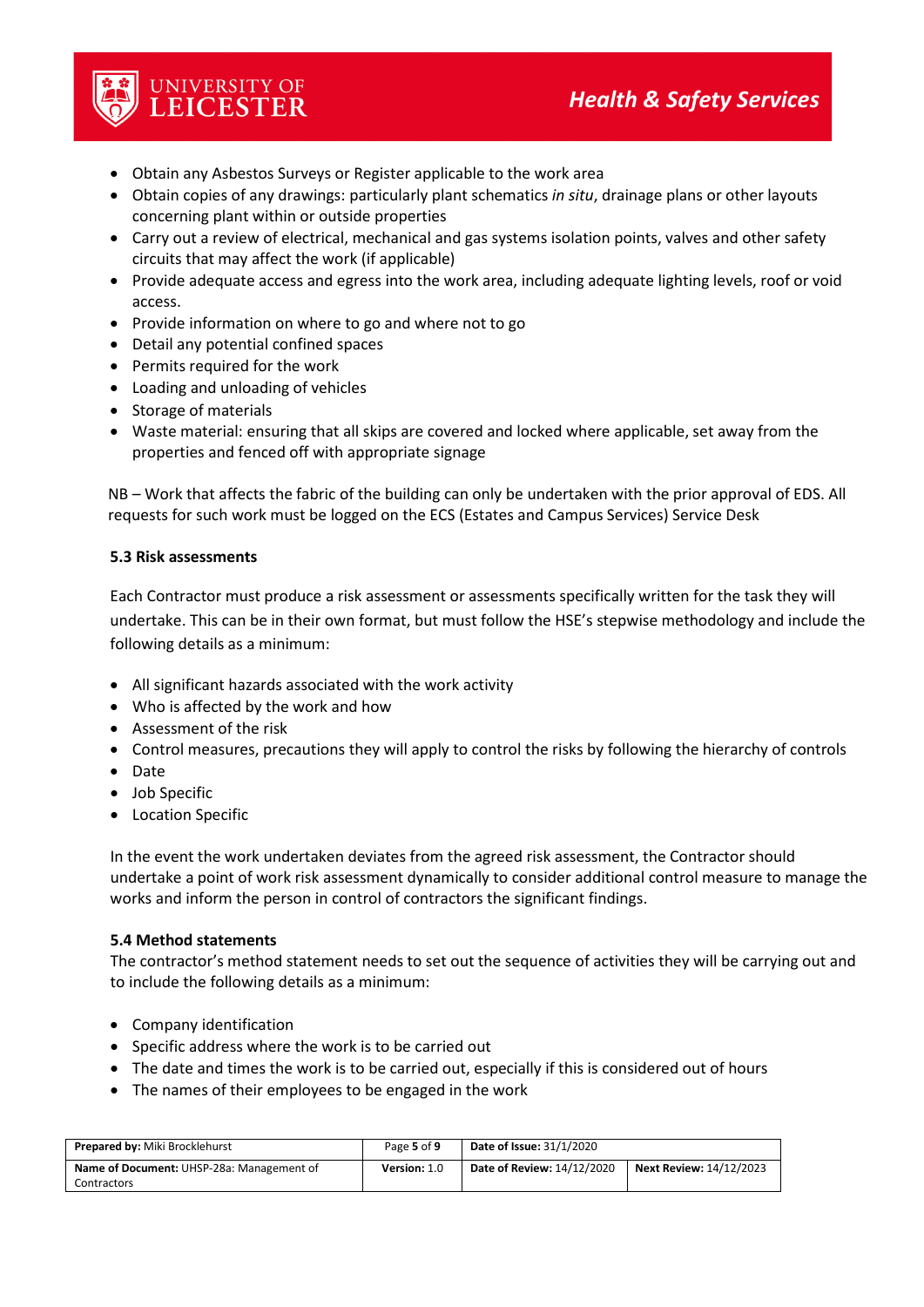

- List of any equipment to be used and calibration certificates for any testing equipment
- Any requests for permits or special permission certification as part of the required work e.g. laboratories, road closures and crane activities
- Any detailed emergency arrangements, especially if working in potential confined spaces, or working at height, or fire watch after hot works
- Any notifications to the building or ECS Helpdesk

UNIVERSITY OF **LEICESTER** 

#### **5.5 Site access**

On arrival to the site during normal working hours, all contractors employed on any of the work for the University will report to the person in charge.

On all CDM sites a signage sheet detailing time in and out of site will be used or equivalent as determined by the Principal Contractor, for all other works the Reset terminals should be used to log in and out, or signing in and out with the Line Manager when the work is complete

In addition to this for any work being carried out in out of hours, the main contractor or Line Manager will ensure that Security is aware of their presence and length of time they will be required on site Lone working should be avoided where possible and risk assessed if not and suitable and sufficient emergency arrangements must be made. The use of the University's [Safe Zone App](https://uniofleicester.sharepoint.com/sites/staff/return-campus/Shared%20Documents/Forms/AllItems.aspx?id=%2Fsites%2Fstaff%2Freturn%2Dcampus%2FShared%20Documents%2FUsing%20the%20SafeZone%20Desktop%20App%2Epdf&parent=%2Fsites%2Fstaff%2Freturn%2Dcampus%2FShared%20Documents) is mandatory is some cases such as EDS contractors and always recommended for lone working.

#### **5.6 Induction**

All contractors attending any part of the University and or other buildings to carry out any form of work, must have a site induction conducted by the person in control of the contractor. As a minimum this should include:

- Emergency and first-aid arrangements
- Location of assembly points
- Specific hazards, restrictions and permit requirements
- General site rules
- Welfare provisions

#### **5.7 Waste management**

All contractors are responsible for any waste produced by them. Waste must be disposed of in the correct manner in accordance with the University policy, including UHSP-39 Hazardous Waste. Unless agreed formally prior to works starting, contractors should take all waste and materials with them when they leave site.

#### **5.8 Action by contractors**

Contractors must carry out their work in accordance with current legislation and relevant Codes of Practice and best practice where applicable. They will also ensure that all their employees and any sub-contractors adhere to the rules and guidelines set out in the contract and University policies and procedures.

| <b>Prepared by: Miki Brocklehurst</b>                    | Page 6 of 9  | <b>Date of Issue: 31/1/2020</b>   |                                |
|----------------------------------------------------------|--------------|-----------------------------------|--------------------------------|
| Name of Document: UHSP-28a: Management of<br>Contractors | Version: 1.0 | <b>Date of Review: 14/12/2020</b> | <b>Next Review: 14/12/2023</b> |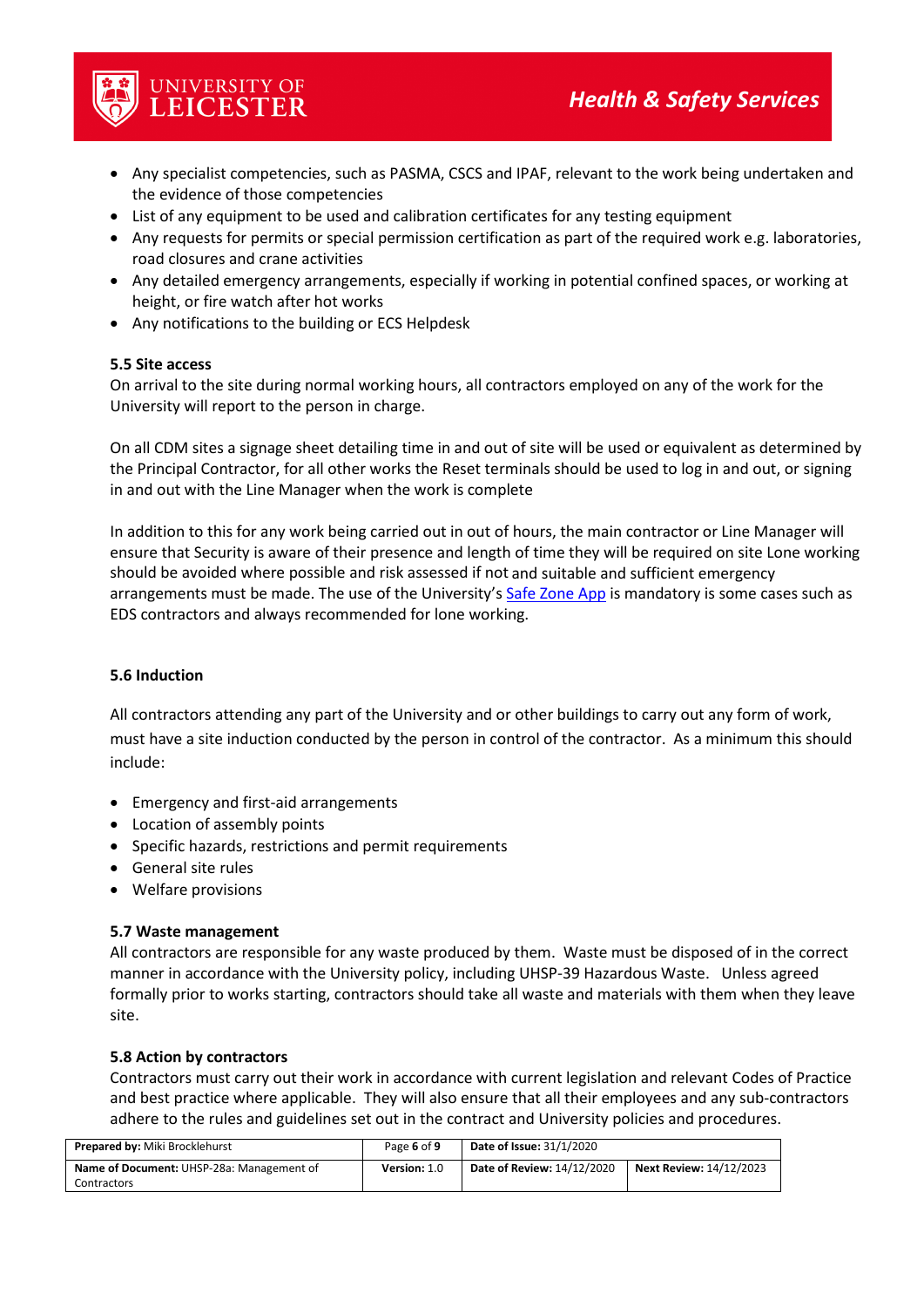

When working in shared workplaces, they will closely liaise with the persons controlling the contract to ensure that appropriate precautions are taken to protect the University's employees, students and the public.

## **5.9 Action by the person in charge:**

The Project Manager or person in charge has overall responsibility for the day-to-day control of contractors and thus must monitor Contractor activities. If they are found not to be complying with University policies and procedures, appropriate action should be taken, which may include asking contractors to leave the site. In cases of imminent danger, the contractor should be instructed to stop work until the correct precautions are in place.

The Project Manager or person in charge must be informed of instances of serious non-conformance with health and safety and environmental policies and procedures as a matter of urgency. All incidents, accidents and near-misses must be reported to Health and Safety Services in accordance with the University policy UHSP-02b Accident and Incident Reporting and Investigation.

Should there be other contracts of work being undertaken in close proximity the Project Manager or person in charge must co-ordinate the works between them, so as not to cause any issues for the university end users.

## **5.10 Procurement of contractor services**

Contractor selection must take place in accordance with the University procurement approval process. Ideally, an approved Supplier / Contractor would have completed a PQQ or SQ which determines that the contractors have made the appropriate arrangements for the management of health and safety and the environment which are demonstrable, for example in a written policy. If PQQ/SQ has not been completed, the person engaging works must ensure the competence of the contractor and the suitability of their safety arrangements, i.e.:

- Evidence of competency to carry out contracted work
- Adequate levels of Insurance covering the specific work
- Membership of relevant trade associations where appropriate

## **6. Related documents**

- [HSG 159](http://www.hse.gov.uk/pUbns/priced/hsg159.pdf) Managing contractors A guide for employers
- **[INDG 386](http://www.hse.gov.uk/pubns/indg368.pdf)** Using contractors A brief guide
- [INDG 244](http://www.hse.gov.uk/pubns/indg244.pdf) Workplace health, safety and welfare A short guide for managers
- [L153](http://www.hse.gov.uk/pubns/priced/l153.pdf) Managing health and safety in construction Construction (Design and Management) Regulations 2015
- EHSG-001 General Code of Safe Practice for Construction, Maintenance, Installation and Repair
- UHSP-02b Accident and Incident Reporting and Investigation
- Reset [Compliance System](https://www.rcscard.co.uk/)
- *[Safe Zone App](https://uniofleicester.sharepoint.com/sites/staff/return-campus/Shared%20Documents/Forms/AllItems.aspx?id=%2Fsites%2Fstaff%2Freturn%2Dcampus%2FShared%20Documents%2FUsing%20the%20SafeZone%20Desktop%20App%2Epdf&parent=%2Fsites%2Fstaff%2Freturn%2Dcampus%2FShared%20Documents)* (contact University Security Team).

| <b>Prepared by: Miki Brocklehurst</b>     | Page 7 of 9  | <b>Date of Issue: 31/1/2020</b> |                                |
|-------------------------------------------|--------------|---------------------------------|--------------------------------|
| Name of Document: UHSP-28a: Management of | Version: 1.0 | Date of Review: 14/12/2020      | <b>Next Review: 14/12/2023</b> |
| Contractors                               |              |                                 |                                |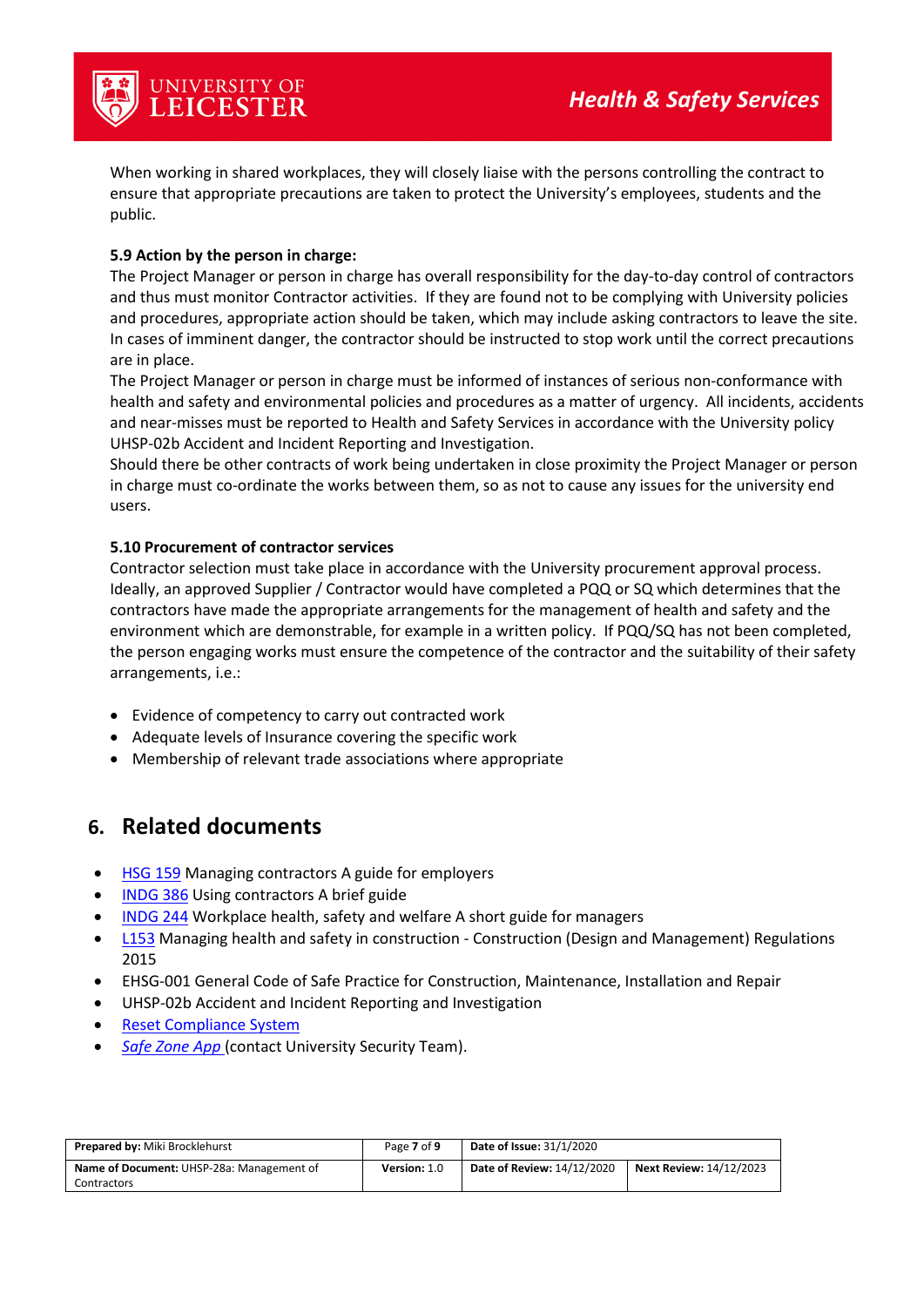

| <b>Prepared by: Miki Brocklehurst</b>     | Page 8 of 9  | <b>Date of Issue: 31/1/2020</b> |                                |
|-------------------------------------------|--------------|---------------------------------|--------------------------------|
| Name of Document: UHSP-28a: Management of | Version: 1.0 | Date of Review: 14/12/2020      | <b>Next Review: 14/12/2023</b> |
| Contractors                               |              |                                 |                                |